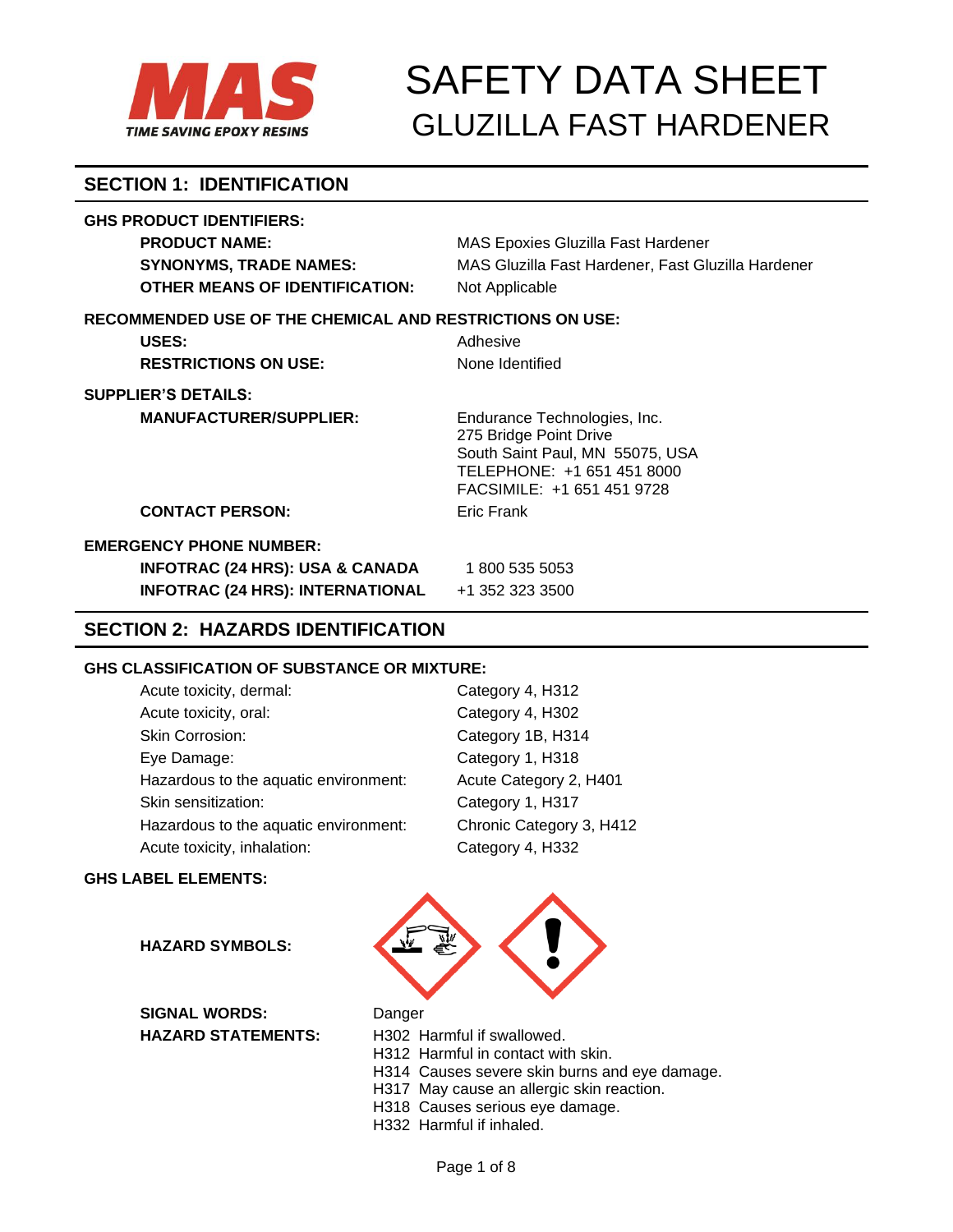

H401 Toxic to aquatic life.

H412 Harmful to aquatic life with long lasting effects.

## **PRECAUTIONARY STATEMENTS:**

| <b>PREVENTION:</b> | P260 Do not breathe mists, fumes, vapors or spray.<br>P264 Wash hands thoroughly after handling.<br>P270 Do not eat, drink or smoke when using this product.<br>P271 Use only outdoors or in a well-ventilated area.<br>P272 Contaminated work clothing should not be allowed out of the workplace.<br>P273 Avoid release to the environment.<br>P280 Wear protective gloves, clothing, and eye/face protection.                                                                                                                                                                                                                                                                                                                                                                   |
|--------------------|------------------------------------------------------------------------------------------------------------------------------------------------------------------------------------------------------------------------------------------------------------------------------------------------------------------------------------------------------------------------------------------------------------------------------------------------------------------------------------------------------------------------------------------------------------------------------------------------------------------------------------------------------------------------------------------------------------------------------------------------------------------------------------|
| <b>RESPONSE:</b>   | P301+P330+P331+P312 IF SWALLOWED: Rinse mouth. Do NOT induce vomiting.<br>Call a POISON CENTER if you feel unwell.<br>P303+P361+P364+P353+P352 IF ON SKIN (or hair): Take off immediately all<br>contaminated clothing and wash before reuse. Rinse skin with water/shower. Wash<br>with plenty of soap and water.<br>P333+P313 If skin irritation or rash occurs: Get medical advice/attention.<br>P304+P340 IF INHALED: Remove person to fresh air and keep comfortable for<br>breathing.<br>P305+P351+P338+P310 IF IN EYES: Rinse cautiously with water for several<br>minutes. Remove contact lenses, if present and easy to do. Continue rinsing.<br>Immediately call a POISON CENTER.<br>P308+P313 IF exposed or concerned: Get medical attention.<br>P391 Collect spillage. |
| <b>STORAGE:</b>    | P403+P233 Store in a well-ventilated place. Keep container tightly closed.<br>P405 Store locked up.                                                                                                                                                                                                                                                                                                                                                                                                                                                                                                                                                                                                                                                                                |
| <b>DISPOSAL:</b>   | P501 Dispose of contents and containers in accordance with local, regional and<br>international regulations.                                                                                                                                                                                                                                                                                                                                                                                                                                                                                                                                                                                                                                                                       |

Precautionary statements are listed according to the United Nations Globally Harmonized System of Classification and Labeling of Chemicals (GHS) – Annex III

# **SECTION 3: COMPOSITION / INFORMATION ON INGREDIENTS**

| <b>CHEMICAL NAME</b>                  | <b>CAS NUMBER</b> | <b>CONTENT</b> |
|---------------------------------------|-------------------|----------------|
| Para-tertiary-butylphenol             | $98 - 54 - 4$     | $25 - 35%$     |
| Diethylenetriamine                    | $111 - 40 - 0$    | $15 - 25%$     |
| 2,4,6-Tris(dimethylaminomethyl)phenol | $90 - 72 - 2$     | $15 - 25%$     |
| Benzyl Alcohol                        | $100 - 51 - 6$    | $5 - 15%$      |

Amounts specified are typical and do not represent a specification. Remaining components are proprietary, non-hazardous, and/or present at amounts below reportable limits.

# **SECTION 4: FIRST-AID MEASURES**

### **DESCRIPTION OF NESSESARY FIRST-AID MEASURES:**

- **INHALATION:** If affected, remove to fresh air. If breathing is difficult, give oxygen. If not breathing, give artificial respiration.
- **SKIN:** Immediately remove contaminated clothing and shoes. Wash the affected area with plenty of soap and water until no evidence of the chemical remains (at least 15-20 minutes). Launder clothing before reuse. Get medical attention immediately.
- **EYES:** Immediately flush eyes with plenty of clean water for an extended time, not less than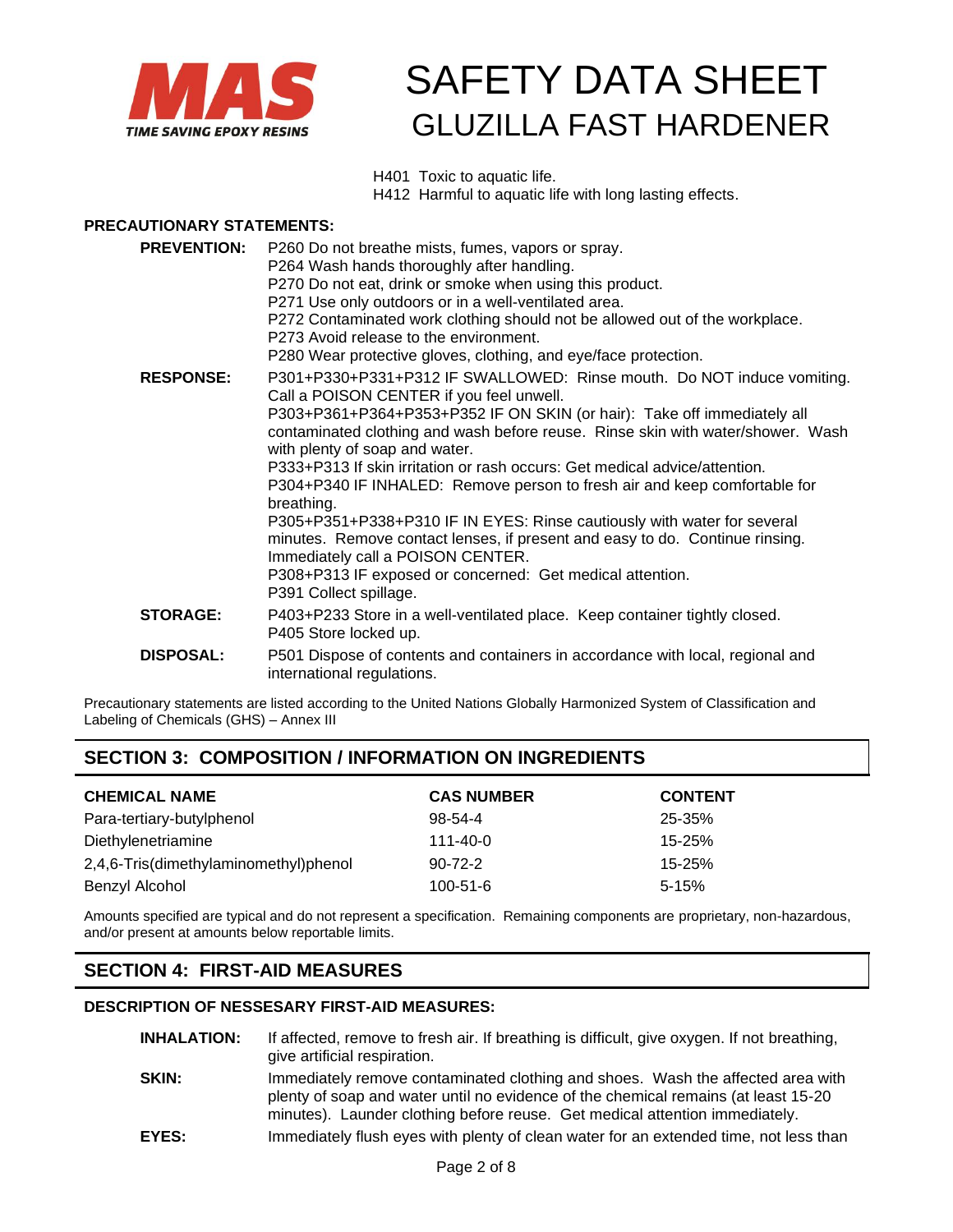

fifteen (15) minutes. Flush longer if there is any indication of residual chemical in the eye. Ensure adequate flushing of the eyes by separating the eyelids with fingers and roll eyes in a circular motion. Get medical attention immediately.

**INGESTION:** Do not induce vomiting. Never give anything by mouth to an unconscious person. Rinse out the mouth with water. Get medical attention immediately.

### **MOST IMPORTANT SYMPTOMS AND EFFECTS, ACUTE AND DELAYED:**

**SYMPTOMS:** Burns. Irritation. Pre-existing skin problems may be aggravated by prolonged or repeated contact. Persons with sensitive airways (e.g., asthmatics) may react to vapors. See section 11 for additional information.

### **INDICATION OF IMMEDIATE MEDICAL ATTENTION AND SPECIAL TREATMENT NEEDED, IF NECESSARY:**

**TREATMENT:** Treat symptomatically.

## **SECTION 5: FIRE-FIGHTING MEASURES**

### **EXTINGUISHING MEDIA:**

**SUITABLE:** Use water spray, foam, dry chemical or carbon dioxide. **UNSUITABLE:** None known.

### **SPECIFIC HAZARDS ARISING FROM THE CHEMICAL:**

**UNUSUAL FIRE & EXPLOSION HAZARDS:** Product is not considered a fire hazard, but will burn if ignited. Closed container may rupture (due to build up in pressure) when exposed to extreme heat. **HAZARDOUS COMBUSTION PRODUCTS:** Irritating or toxic substances may be emitted upon burning, combustion or decomposition. See Section 10 Hazardous decomposition products for additional information.

**SPECIAL PROTECTIVE EQUIPMENT AND PRECAUTIONS FOR FIRE-FIGHTERS:** Wear self-contained breathing apparatus (SCBA) equipped with a full face piece and operated in a pressure-demand mode (or other positive pressure mode) and approved protective clothing. Personnel without suitable respiratory protection must leave the area to prevent significant exposure to hazardous gases from combustion, burning or decomposition. In an enclosed or poorly ventilated area, wear SCBA during cleanup immediately after a fire as well as during the attack phase of firefighting operations. See section 9 for additional information.

## **SECTION 6. ACCIDENTAL RELEASE MEASURES**

**PERSONAL PRECAUTIONS, PROTECTIVE EQUIPMENT AND EMERGENCY PROCEDURES:** See Section 8 for recommendations on the use of personal protective equipment. If spilled in an enclosed area, ventilate. Eliminate ignition sources. Personal Protective Equipment must be worn.

**ENVIRONMENTAL PRECAUTIONS:** Do not flush product into public sewer, water systems or surface waters.

**METHODS AND MATERIALS FOR CONTAINMENT AND CLEANING UP:** Stop leak if without risk. Move containers from spill area. Contain by diking with sand, earth or other non-combustible material. Wear proper personal protective clothing and equipment. Absorb spill with an inert material. Place into labeled, closed container; store in safe location to await disposal. Change contaminated clothing and launder before reuse.

# **SECTION 7. HANDLING AND STORAGE**

**PRECAUTIONS FOR SAFE HANDLING:** As with any chemical product, use good laboratory/workplace procedures. Do not cut, puncture, or weld on or near the container. Use under well-ventilated conditions. Wash thoroughly after handling this product. Always wash up before eating, smoking or using the facilities. Avoid eye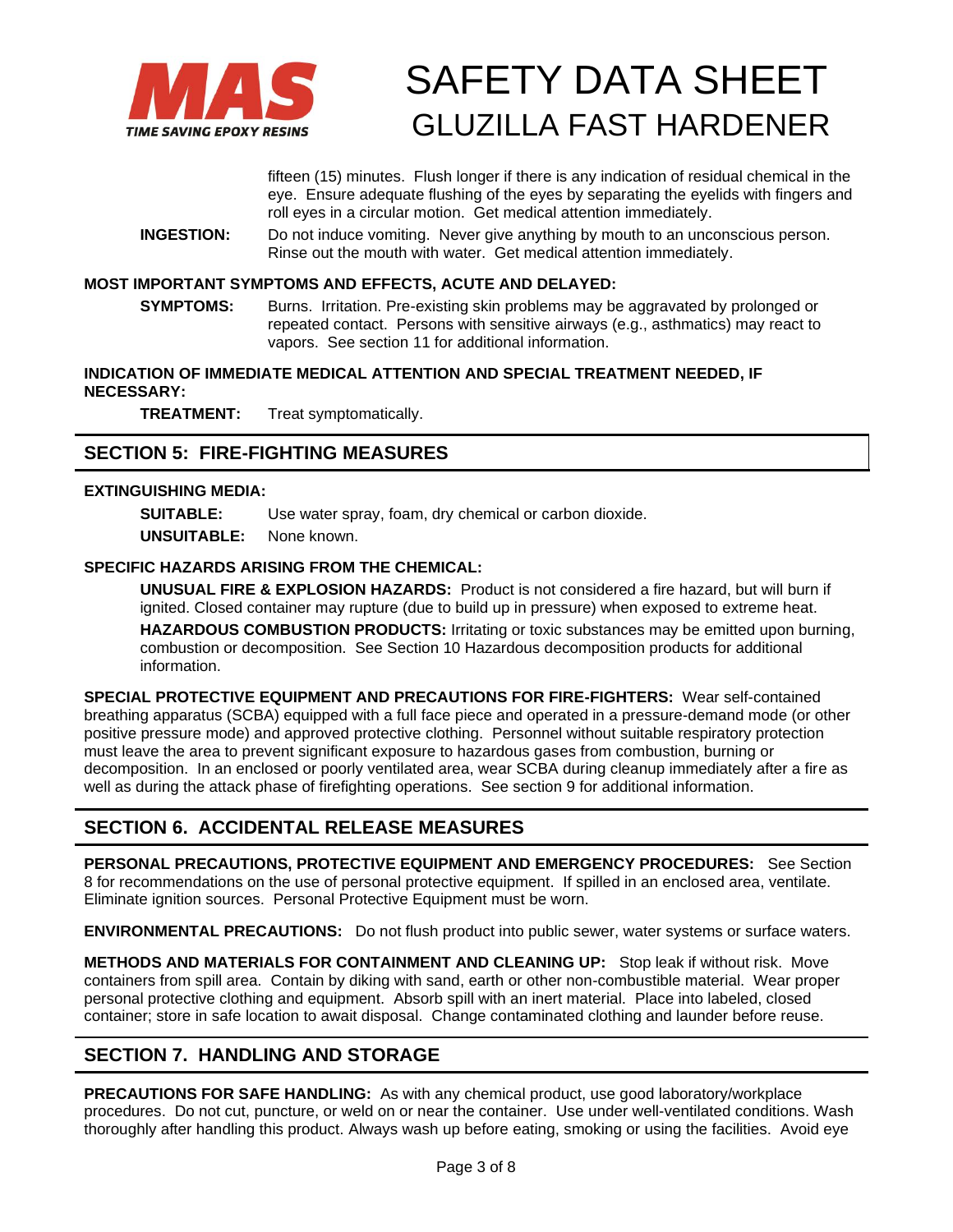

and skin contact. Avoid inhalation of aerosol, mist, spray, fume or vapor. Avoid drinking, tasting, swallowing or ingesting this product. Wash contaminated clothing before reuse. Discard shoes contaminated with this product.

**CONDITIONS FOR SAFE STORAGE, INCLUDING ANY INCOMPATIBILITIES:** Keep away from heat, sparks and open flames. Store dry at 15-40°C, under well-ventilated conditions. Store this material away from incompatible substances (see section 10). Do not store in open, unlabeled or mislabeled containers. Keep container closed when not in use. Empty container contains residual product which may exhibit hazards of product. Do not reuse empty container without commercial cleaning or reconditioning.

# **SECTION 8. EXPOSURE CONTROLS/PERSONAL PROTECTION**

### **CONTROL PERAMETERS:**

### **OCCUPATIONAL EXPOSURE LIMITS:**

| <b>CHEMICAL NAME</b>                  | <b>CAS NUMBER</b> | <b>ACGIH-TWA</b> | <b>ACGIH-STEL</b> |
|---------------------------------------|-------------------|------------------|-------------------|
| Para-tertiary-butylphenol             | $98 - 54 - 4$     | Not available    | Not available     |
| Diethylenetriamine                    | $111 - 40 - 0$    | 1 ppm (8 hours)  | Not available     |
| 2,4,6-Tris(dimethylaminomethyl)phenol | $90 - 72 - 2$     | Not available    | Not available     |
| Benzyl Alcohol                        | 100-51-6          | Not available    | Not available     |

**APPOPRIATE ENGINEERING CONTROLS:** Always provide effective general and, when necessary, local exhaust ventilation to draw spray, aerosol, fume, mist and vapor away from workers to prevent routine inhalation. Ventilation must be adequate to maintain air concentrations below occupational exposure standards. When necessary use mechanical handling to reduce human contact with materials.

### **INDIVIDUAL PROTECTION MEASURES, SUCH AS PERSONAL PROTECTIVE EQUIPMENT (PPE):**

| <b>EYE/FACE</b><br><b>PROTECTION:</b>    | Full face shield with safety glasses or goggles underneath are required.                                                                                                                                                                                                                                                  |
|------------------------------------------|---------------------------------------------------------------------------------------------------------------------------------------------------------------------------------------------------------------------------------------------------------------------------------------------------------------------------|
| <b>SKIN</b><br><b>PROTECTION:</b>        | Wear chemical resistant (impervious) gloves; PVC, neoprene, nitrile rubber, EVAL,<br>butyl rubber. Wear chemical resistant protective clothing. Use good laboratory/<br>workplace procedures including personal protective clothing: lab coat and protective<br>gloves.                                                   |
| <b>RESPIRATORY</b><br><b>PROTECTION:</b> | Wear an approved respirator (e.g., an organic vapor respirator, a full face air<br>purifying respirator for organic vapors, or a self-contained breathing apparatus)<br>whenever exposure to aerosol, mist, spray, fume or vapor exceed the applicable<br>exposure limit(s) of any chemical substance listed in this SDS. |
| <b>GENERAL</b><br><b>PROTECTION:</b>     | Eyewash fountains and safety showers are recommended in the work area.                                                                                                                                                                                                                                                    |

## **SECTION 9. PHYSICAL AND CHEMICAL PROPERTIES**

| <b>APPEARANCE:</b>      | Paste             | <b>UPPER/LOWER FLAMMABILTY OR</b><br><b>EXPLOSIVE LIMITS:</b> | Not available                       |
|-------------------------|-------------------|---------------------------------------------------------------|-------------------------------------|
| <b>COLOR:</b>           | Translucent amber | <b>VAPOUR PRESSURE:</b>                                       | $<$ 0.15 mm Hg at<br>$20^{\circ}$ C |
| <b>ODOUR:</b>           | Amine-like        | <b>VAPOUR DENSITY:</b>                                        | Heavier than air                    |
| <b>ODOUR THRESHOLD:</b> | Not available     | <b>RELATIVE DENSITY:</b>                                      | 1.06                                |
| PH:                     | Not available     | <b>SOLUBILITY(IES):</b>                                       | Slightly                            |
| <b>MELTING POINT/</b>   | Not available     | <b>PARTITION COEFFICIENT</b>                                  | Not available                       |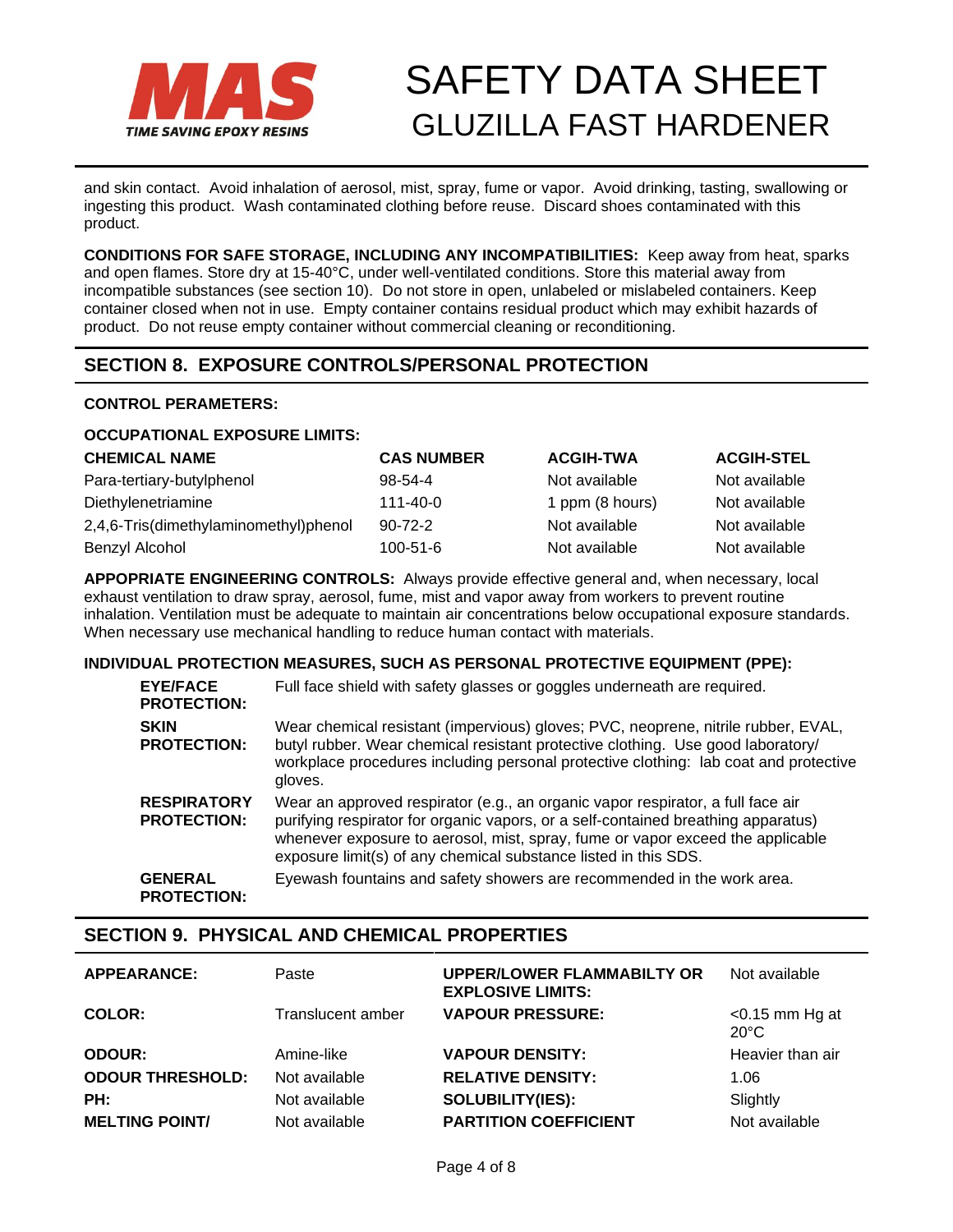

**FREEZING POINT (n-octanol/water): INITIAL BOILING POINT** Not available **AND BOILING RANGE: FLASH POINT:** >108°C **DECOMPOSITION TEMPERATURE:** Not available **EVAPORATION RATE:** Not available **VISCOSITY:** Thixotropic paste **FLAMMABILITY (SOLID, GAS):** Not available

**AUTO-IGNITION TEMPERATURE:** Not available

# **SECTION 10. STABILITY AND REACTIVITY**

**REACTIVITY:** Exothermic reactions including polymerization may occur in contact with strong acids, strong bases, alcohols, strong oxidizing agents and excessive heat.

**CHEMICAL STABILITY:** This product is stable.

**POSSIBILITY OF HAZARDOUS REACTIONS:** Exothermic reactions including polymerization may occur in contact with strong acids, strong bases, alcohols, strong oxidizing agents and excessive heat.

**CONDITIONS TO AVOID:** Excessive heat and ignition sources.

**INCOMPATIBLE MATIERALS:** Avoid strong acids, bases, and oxidizing agents.

**HAZARDOUS DECOMPOSITION PRODUCTS:** Thermal decomposition may produce smoke, carbon monoxide, carbon dioxide, aldehydes, oxides of nitrogen and other products of incomplete combustion.

# **SECTION 11. TOXICOLOGICAL INFORMATION**

**INFORMATION ON THE LIKELY ROUTES OF EXPOSURE:** Eyes, skin, inhalation and ingestion.

### **SYMPTOMS RELATED TO THE PHYSICAL, CHEMCIAL AND TOXICOLOGICAL CHARACTERISTICS:**

| <b>EYES:</b>       | Causes serious eye damage.                                                                                                          |
|--------------------|-------------------------------------------------------------------------------------------------------------------------------------|
| SKIN:              | Causes severe skin burns. May cause allergic skin reaction. Harmful in contact with<br>skin.                                        |
| <b>INHALATION:</b> | Harmful if inhaled. Exposure to vapors or mists may cause severe irritation and burns of<br>the nose, throat and respiratory tract. |
| <b>INGESTION:</b>  | Harmful if swallowed.                                                                                                               |

**DELAYED AND IMMEDIATE EFFECTS AND ALSO CHONIC EFFECTS FROM SHORT AND LONG TERM EXPOSURE:** Further information is not available.

### **ACUTE TOXICITY:**

| <b>CHEMCIAL NAME</b>                  | $LC_{50}$ INHALATION<br>(RAT)      | LD <sub>50</sub> ORAL (RAT) | LD <sub>50</sub> DERMAL<br>(RABBIT) |
|---------------------------------------|------------------------------------|-----------------------------|-------------------------------------|
| Para-tertiary-butylphenol             | Not available                      | 5,660 mg/kg                 | 2,520 mg/kg                         |
| Diethylenetriamine                    | Not available                      | 1,080-2,330 mg/kg           | 672-1,240 mg/kg                     |
| 2,4,6-Tris(dimethylaminomethyl)phenol | Not available                      | 2,169 mg/kg                 | Not available                       |
| Benzyl Alcohol                        | $>4,178$ mg/m <sup>3</sup> (4 hrs) | 1,620 mg/kg                 | Not available                       |

## **CORROSION / IRRITATION / SENSITIZATION INFORMATION:**

| <b>SKIN CORROSION/IRRITATION:</b>         | Skin Corrosion – Category 1B    |
|-------------------------------------------|---------------------------------|
| <b>SERIOUS EYE DAMAGE/IRRITATION:</b>     | Eye Damage - Category 1         |
| <b>RESPIRATORY OR SKIN SENSITIZATION:</b> | Skin Sensitization - Category 1 |

### **CARCINOGENICITY / MUTAGENICITY / REPRODUCTIVE TOXICOLOGY INFORMATION:**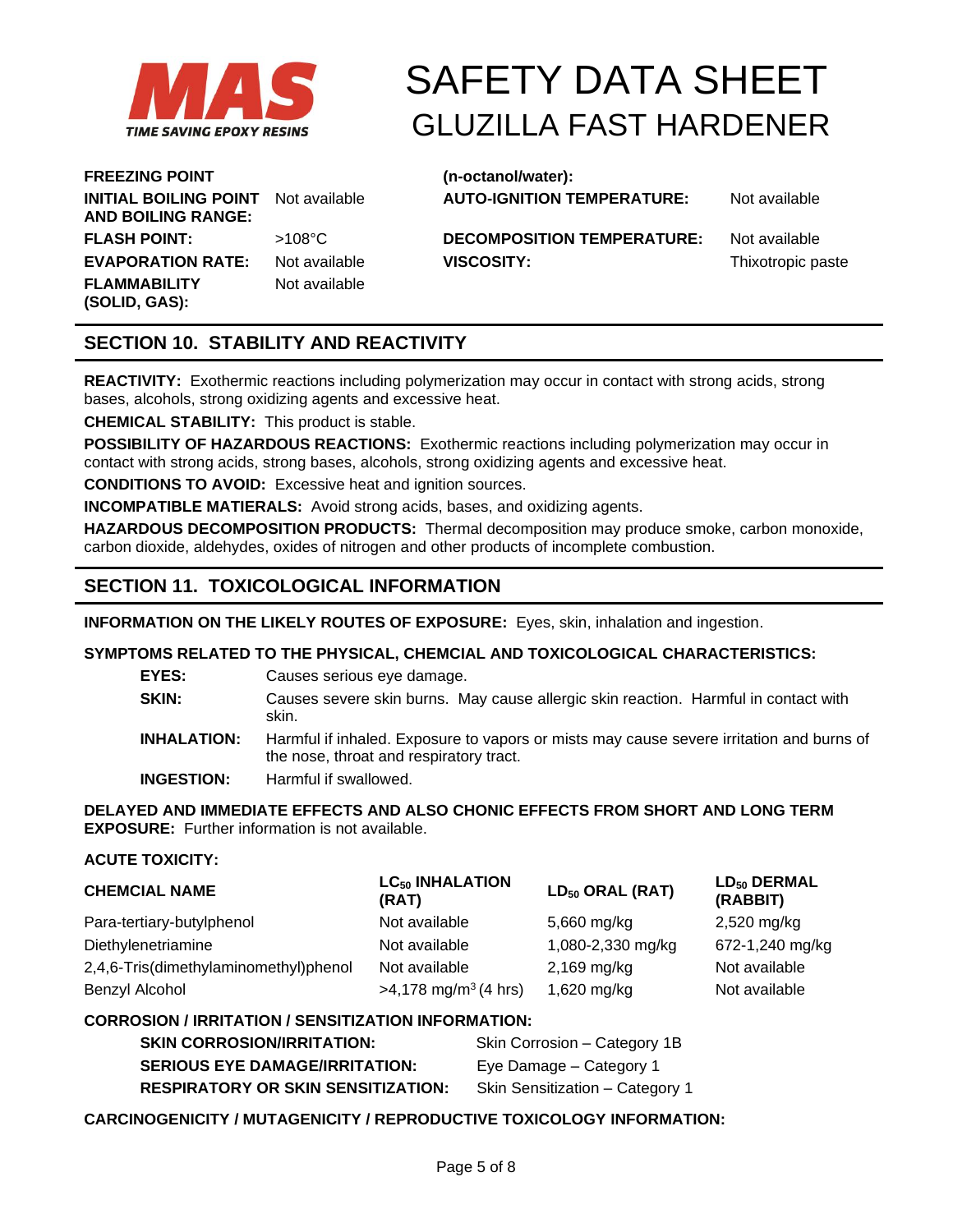

**GERM CELL MUTAGENICITY:** Information is not available. **CARCINOGENICITY:** Information is not available. **REPRODUCTIVE TOXICITY:** Information is not available.

**SPECIFIC TARGET ORGAN TOXICITY (STOT): STOT-SINGLE EXPOSURE:** Information is not available. **STOT-REPEATED EXPOSRE:** Information is not available.

**ASPIRATION HAZARD:** Information is not available.

**OTHER INFORMATION:** None

## **SECTION 12. ECOLOGICAL INFORMATION**

| <b>TOXICITY:</b>                      |                                                                                          |                            |               |                  |               |
|---------------------------------------|------------------------------------------------------------------------------------------|----------------------------|---------------|------------------|---------------|
| <b>CHEMICAL NAME</b>                  | <b>TEST</b>                                                                              | <b>SPECIES</b>             |               | <b>RESULT</b>    |               |
| Para-tertiary-butylphenol             | EC50 (48 hrs)                                                                            | Daphnia Magna (Water Flea) |               | 3.4-4.5 mg/L     |               |
|                                       | LC50 (96 hrs)                                                                            | <b>Fathead Minnow</b>      |               | 4.71-5362 mg/L   |               |
| Diethylenetriamine                    | Not available                                                                            |                            |               |                  |               |
| 2,4,6-Tris(dimethylaminomethyl)phenol | LC50 (24 hrs)                                                                            | <b>Rainbow Trout</b>       |               | 222 mg/L         |               |
|                                       | EC50 (96 hrs)                                                                            | <b>Grass Shrimp</b>        |               | 718 mg/L         |               |
|                                       | EC50 (72 hrs)                                                                            | Scenedesmus Subspicatus    |               | 84 mg/L          |               |
| Benzyl Alcohol                        | LC50 (96 hrs)                                                                            | Fish                       |               | 460 mg/L         |               |
|                                       | EC50 (48 hrs)                                                                            | Daphnia                    |               | 230 mg/L         |               |
|                                       | EgC50 (72 hrs)                                                                           | Algae                      |               | 770 mg/L         |               |
| <b>PERSISTENCE AND DEGRADBILITY:</b>  |                                                                                          |                            |               |                  |               |
| <b>CHEMICAL NAME</b>                  | <b>TEST</b>                                                                              |                            |               | <b>PERIOD</b>    | <b>RESULT</b> |
| Para-tertiary-butylphenol             | Terrestrial fate: Minimal biodegradation.<br>Aquatic Fate: Low biodegradation (BOD3~11%) |                            |               |                  |               |
| Diethylenetriamine                    | Not available                                                                            |                            |               |                  |               |
| 2,4,6-Tris(dimethylaminomethyl)phenol | Not available                                                                            |                            |               |                  |               |
| Benzyl Alcohol                        | OECD 301A Ready Biodegradability - DOC Die<br>Away test                                  |                            | 21 Days       | 95-97%           |               |
| <b>BIOACCUMULATIVE POTENTIAL:</b>     |                                                                                          |                            |               |                  |               |
| <b>CHEMICAL NAME</b>                  | $Log P_{ow}$                                                                             |                            | <b>BCF</b>    | <b>POTENTIAL</b> |               |
| Para-tertiary-butylphenol             | Not available                                                                            |                            | Not available | Not available    |               |
| Diethylenetriamine                    | Not available                                                                            |                            | Not available | Not available    |               |
| 2,4,6-Tris(dimethylaminomethyl)phenol | Not available                                                                            |                            | Not available | Not available    |               |
| Benzyl Alcohol                        | 1.1                                                                                      |                            | Not available | Low              |               |
| <b>MOBILITY IN SOIL:</b>              |                                                                                          |                            |               |                  |               |
| <b>CHEMICAL NAME</b>                  | SOIL/WATER PARTITION COEFFICIENT (K <sub>oc</sub> )                                      |                            |               |                  |               |
| Para-tertiary-butylphenol             | Not available                                                                            |                            |               |                  |               |
| Diethylenetriamine                    | Not available                                                                            |                            |               |                  |               |
| 2,4,6-Tris(dimethylaminomethyl)phenol | Not available                                                                            |                            |               |                  |               |
| Benzyl Alcohol                        | Not available                                                                            |                            |               |                  |               |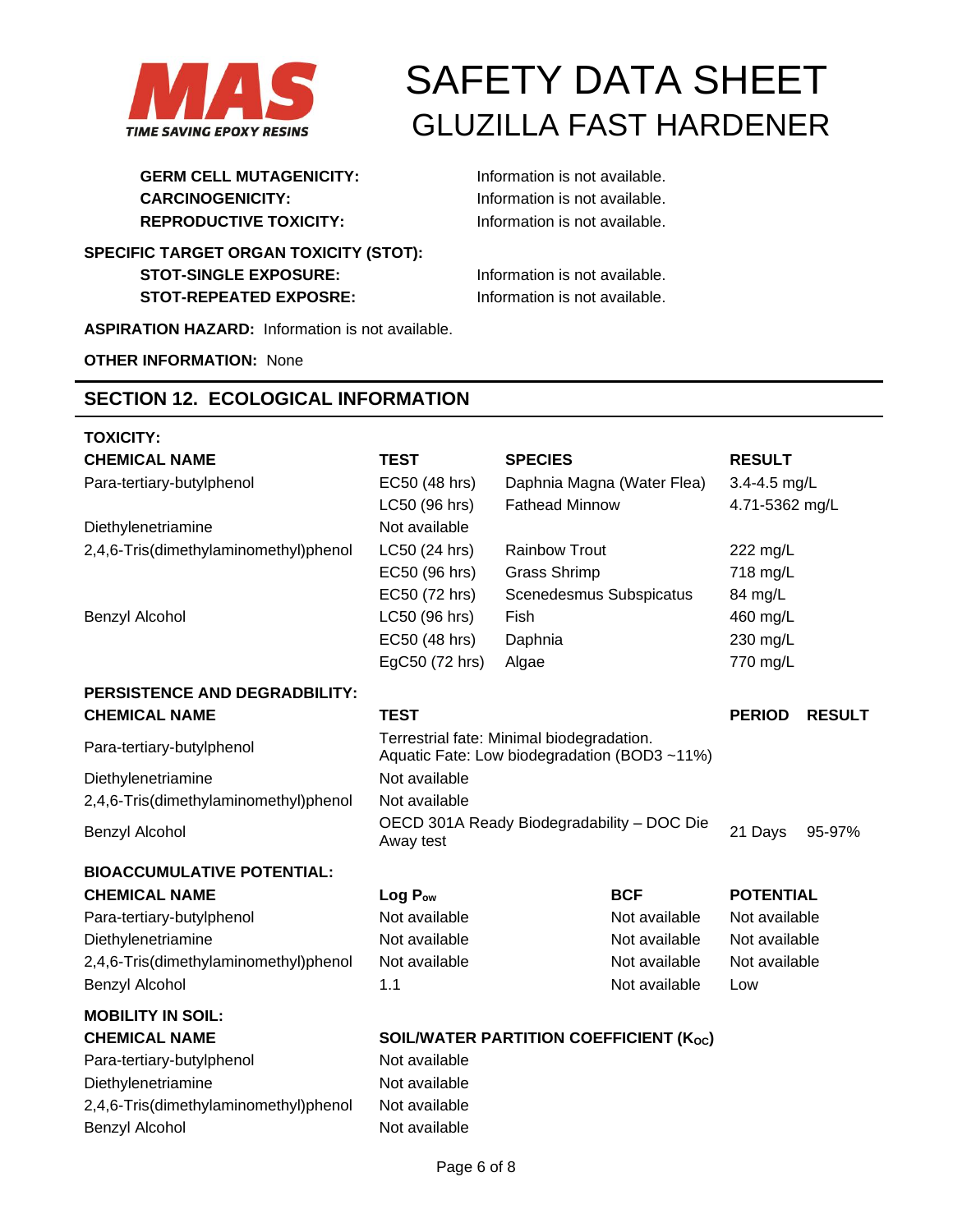

### **OTHER ADVERSE EFFECTS:** Additional information is not available

## **SECTION 13. DISPOSAL CONSIDERATIONS**

**DISPOSAL METHODS:** Dispose of unused contents (incineration) in accordance with national and local regulations. Dispose of container in accordance with national and local regulations. Ensure the use of properly authorized waste management companies, where appropriate. See section 8 for recommendations on the use of personal protective equipment.

## **SECTION 14. TRANSPORTATION INFORMATION**

#### **UN NUMBER:** UN2735

#### **UN PROPER SHIPPING NAME:**

Amines, Liquid, Corrosive, N.O.S., (Ethylenamines/Alkylphenols Mixture)

### **TRANSPORT HAZARD CLASS:**

| <b>U.S. DOT HAZARD CLASS:</b>          | 8 |
|----------------------------------------|---|
| <b>CANADA TDG HARZARD CLASS:</b>       | 8 |
| <b>EUROPE ADR/RID HAZARD CLASS:</b>    | 8 |
| <b>IMDG CODE (OCEAN) HAZARD CLASS:</b> | 8 |
| ICAO/IATA (AIR) HAZARD CLASS:          | 8 |

**PACKING GROUP:** III

#### **ENVIRONMENTAL HAZARDS:**

| <b>MARINE POLLUTANT:</b>          | N٥ |
|-----------------------------------|----|
| <b>HAZARDOUS SUBSTANCE (USA):</b> | Nο |

**SPECIAL PRECAUTIONS FOR USER:** Information is not available.

**TRANSPORTING IN BULK ACCORDING TO ANNEX II OF MARPOL 73/78 AND THE IBC CODE:** Information is not available.

**LABEL FOR CONVEYANCE:**



**OTHER INFORMATION:** ORM-D Consumer Commodity in 1 gal or less containers

# **SECTION 15. REGULATORY INFORMATION**

### **SAFETY, HEALTH AND ENVIRONMENTAL REGULATIONS SPECIFIC FOR THE PRODUCT IN QUESTION:**

California Proposition 65 – Warning: the following ingredients present in the product are known to the state of California to cause Cancer:

California Proposition 65 – Warning: the following ingredients present in the product are known to the state of California to cause birth defects or other reproductive hazards:

None known to be present or none in reportable amounts. None known to be present or none in reportable amounts.